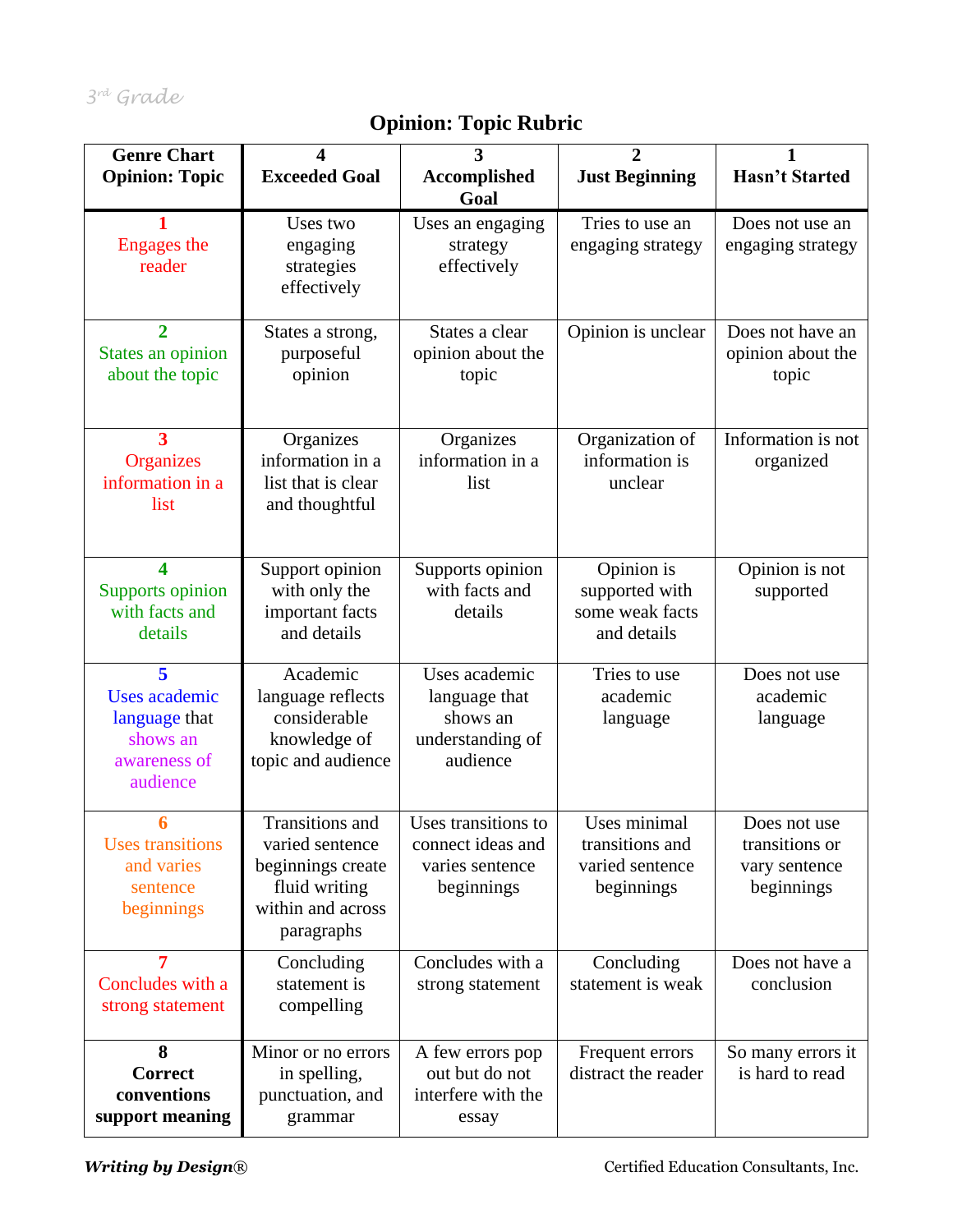### *Opinion: Topic Lesson 1*

### **To Love or Not to Love**

| Question: |
|-----------|

VVny?

| Viewpoint 1: | Viewpoint 2: |
|--------------|--------------|
|              |              |
|              |              |
|              |              |
|              |              |
|              |              |
|              |              |
|              |              |
|              |              |
|              |              |
|              |              |
|              |              |
|              |              |
|              |              |
|              |              |
|              |              |
|              |              |
|              |              |
|              |              |
|              |              |
|              |              |
|              |              |
|              |              |
|              |              |
|              |              |
|              |              |
|              |              |
|              |              |
|              |              |
|              |              |
|              |              |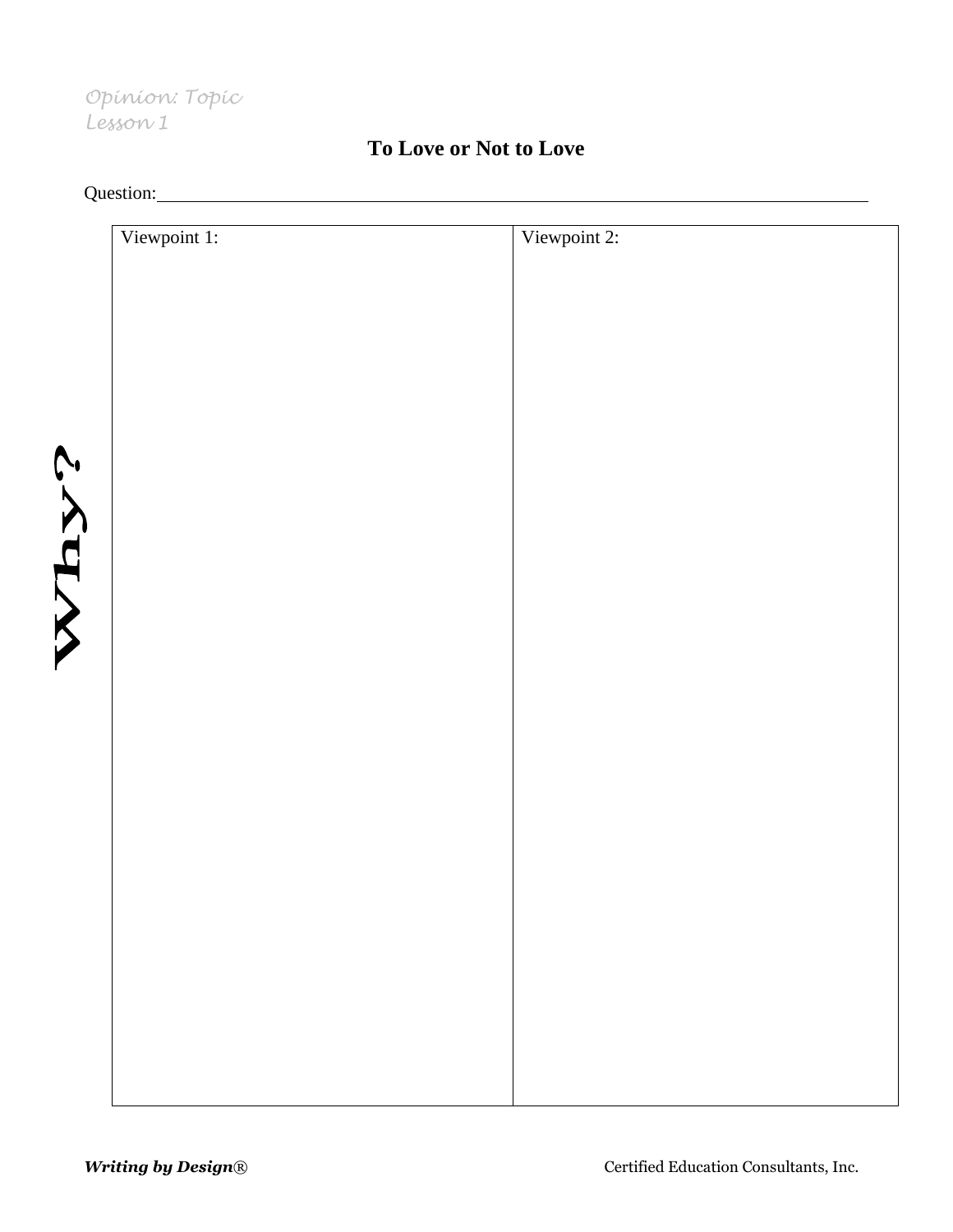*Opinion: Topic Lesson 3*

# **Opinion: Topic Outline**

| Name: Name and the state of the state of the state of the state of the state of the state of the state of the state of the state of the state of the state of the state of the state of the state of the state of the state of | Date: |
|--------------------------------------------------------------------------------------------------------------------------------------------------------------------------------------------------------------------------------|-------|
|                                                                                                                                                                                                                                |       |
| Topic Sentence                                                                                                                                                                                                                 |       |
| <b>Supporting Evidence (Reasons)</b>                                                                                                                                                                                           |       |
|                                                                                                                                                                                                                                |       |
|                                                                                                                                                                                                                                |       |
|                                                                                                                                                                                                                                |       |
|                                                                                                                                                                                                                                |       |
|                                                                                                                                                                                                                                |       |
|                                                                                                                                                                                                                                |       |
|                                                                                                                                                                                                                                |       |
| Conclusion                                                                                                                                                                                                                     |       |
|                                                                                                                                                                                                                                |       |
|                                                                                                                                                                                                                                |       |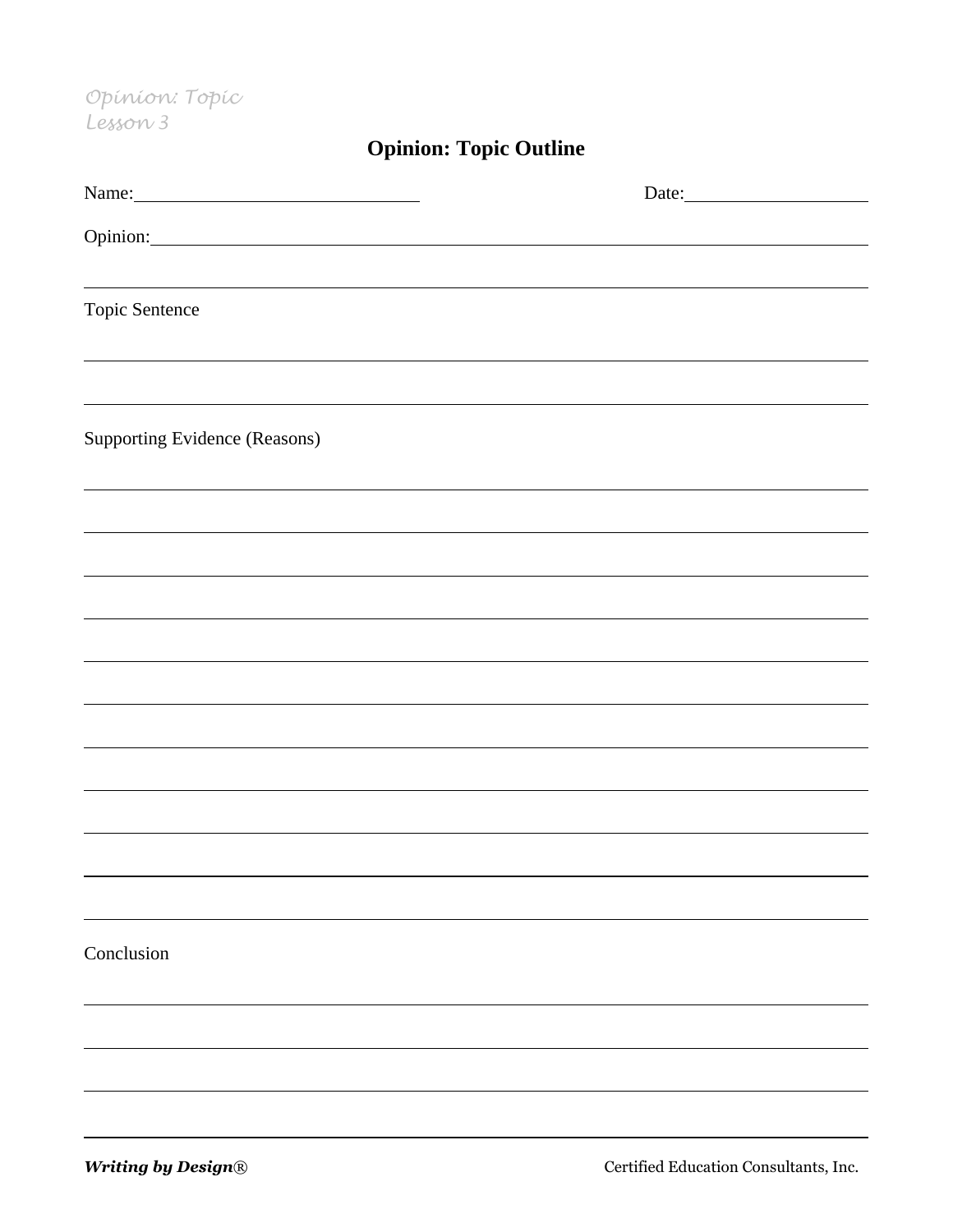### **Engaging the Reader Sample Paragraphs**

**Shocking Statement** An octopus has razor sharp jaws, but they are only used to crack the shells of crabs and lobster. People think octopuses are scary. They really are not mean creatures. An octopus is an animal everyone should love. **Onomatopoeia** Squish! Squeeze! AAAHHHHH! People think octopuses are scary. They really are not mean creatures. An octopus is an animal everyone should love. **Question** Why do people think octopuses are monsters? They really are not mean creatures. An octopus is an animal everyone should love. **Fact** An octopus can grow to be about thirty feet across. That is huge, and even a little scary. However, they really are not mean creatures. An octopus is an animal everyone should love. **Action** An octopus glides through the water looking for food. It grabs a lobster, squeezes its prey with its arms and cracks the shell with its jaws. Some people think octopuses are scary, but they really are not mean creatures. An octopus is an animal everyone should love. Engaging **Strategy** Opinion Engaging **Strategy** Engaging Strategy Engaging **Strategy** Engaging Strategy Opinion Opinion Opinion **Opinion**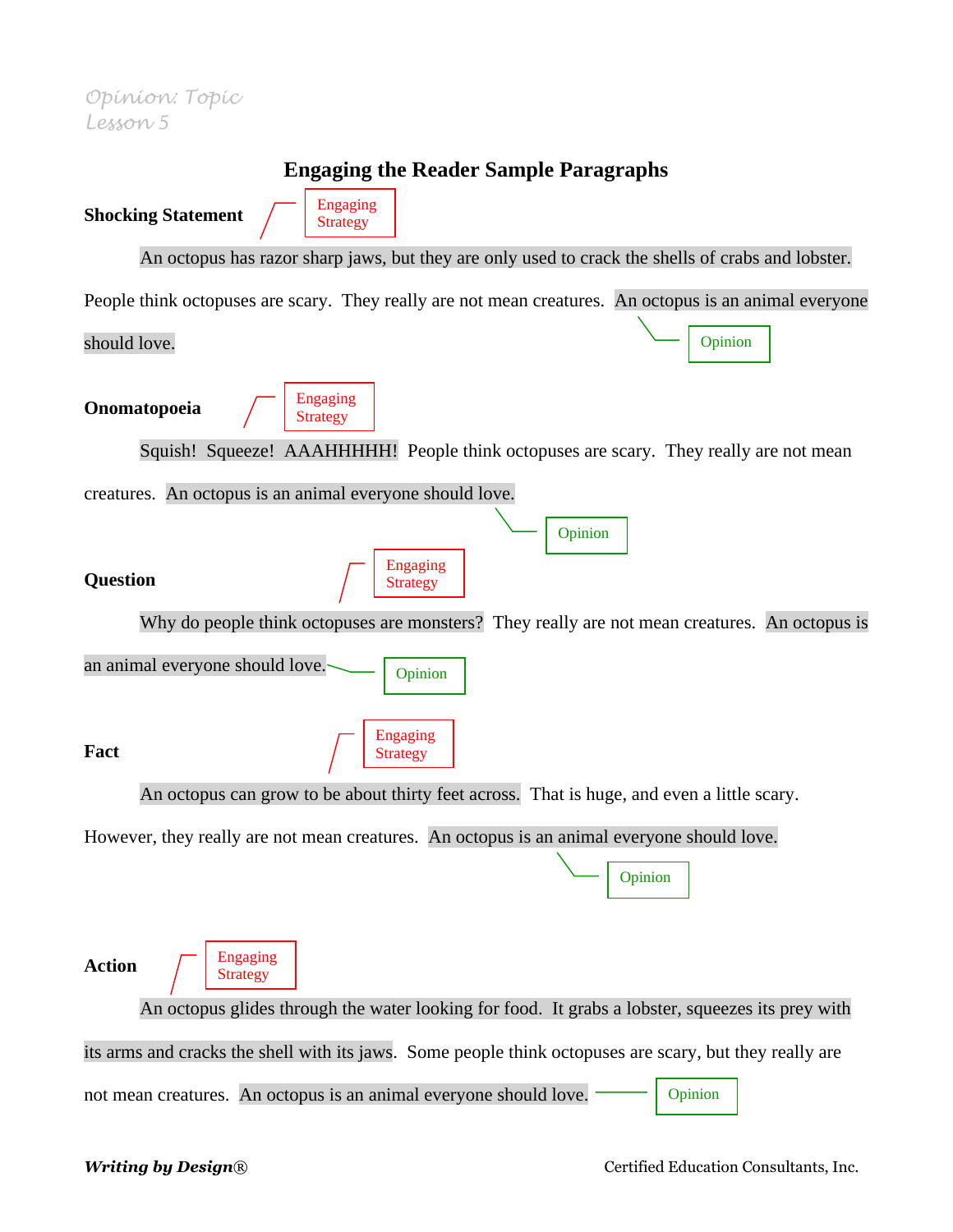#### **Directions: Select the transition that fits best in each blank.**

| <u>ти</u><br>$\sim$<br>----- | $\sim$ $\sim$            |  |
|------------------------------|--------------------------|--|
| –                            | $\overline{\phantom{a}}$ |  |

Field bees show other field bees where flowers are by dancing on the honeycomb in their hive. , the field bee begins to walk in a circular pattern. , there bees gather and touch the dancing field bee with their antennae. smelling the dancing bee, the other bees can tell what type of flowers she has visited. 
shifted. 
i.e. the bees feel the field bees movement and learn the location of the flowers. \_\_\_\_\_\_\_\_\_\_\_\_\_\_\_\_\_\_\_\_\_\_\_\_the other field bees, using the directions, fly out in search of the flowers.<sup>1</sup>

<sup>1</sup>Passage adapted from *The Life and Time of the Honey Bee* by Charles Micucci.

#### **Directions: Read each sentence. Insert a verb and adverb to complete the sentence.**

| 1. | The girl |          | to class |                                       |
|----|----------|----------|----------|---------------------------------------|
|    |          | (verb)   |          | (adverb)                              |
| 1. | (adverb) | the boy  | (verb)   | his food so he could finish his book. |
| 2. | The lion | (adverb) | (verb)   | his target eat in the tall grass.     |

Right your own sentence starting with an adverb.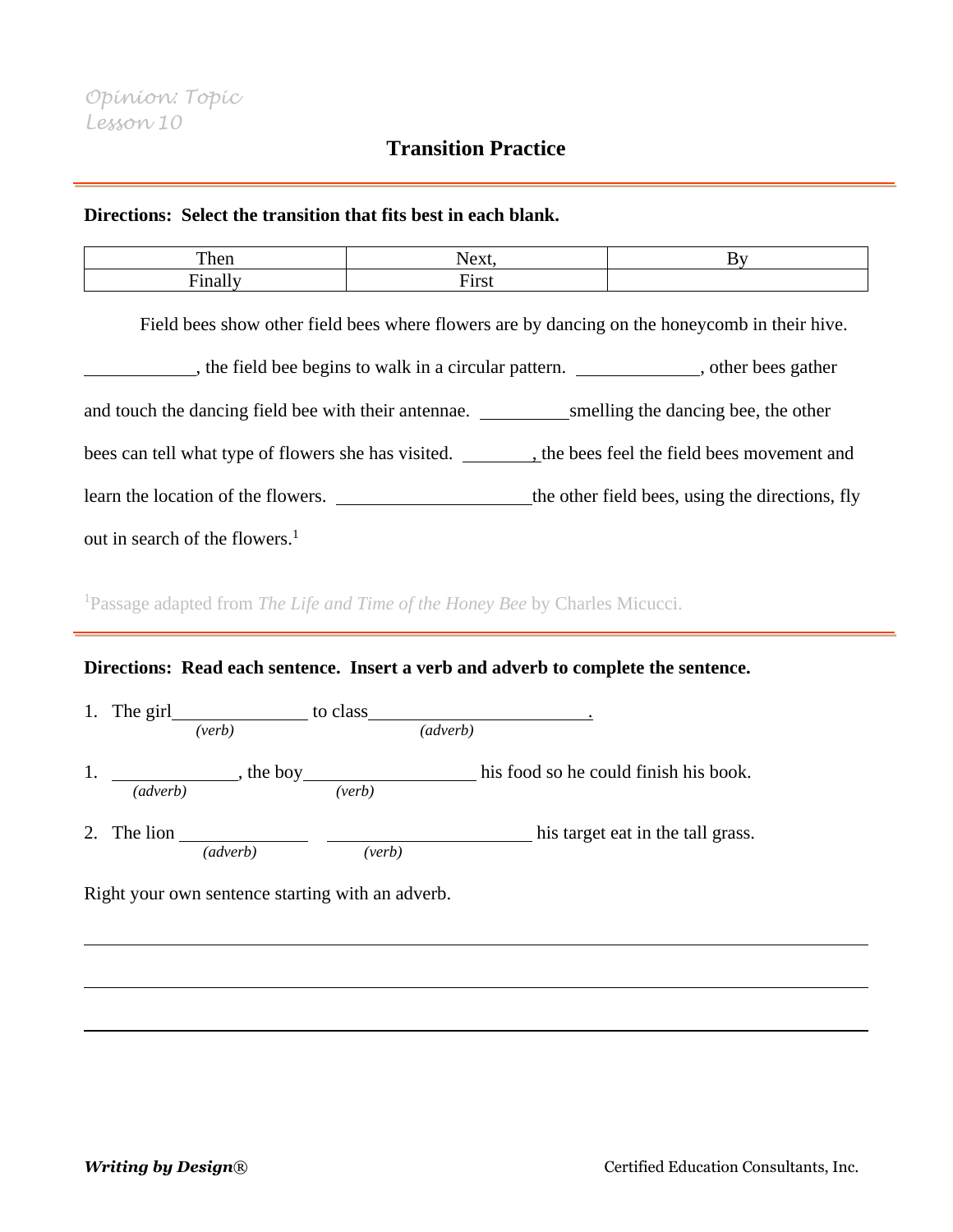*3 rd Grade* 

# **Revision: Opinion: Topic**

| <b>Rubric Score</b> | Genre Chart <u>Charles Charles Communication</u><br>Peer 1 Peer 2 |
|---------------------|-------------------------------------------------------------------|
|                     | Engages the reader and states an opinion about the topic          |
|                     | Organizes information in a list                                   |
|                     | Supports opinion with facts and details                           |
|                     | Uses academic language that shows an awareness of audience        |
|                     | Uses transitions and varies sentence beginnings                   |
|                     | Concludes with a strong statement                                 |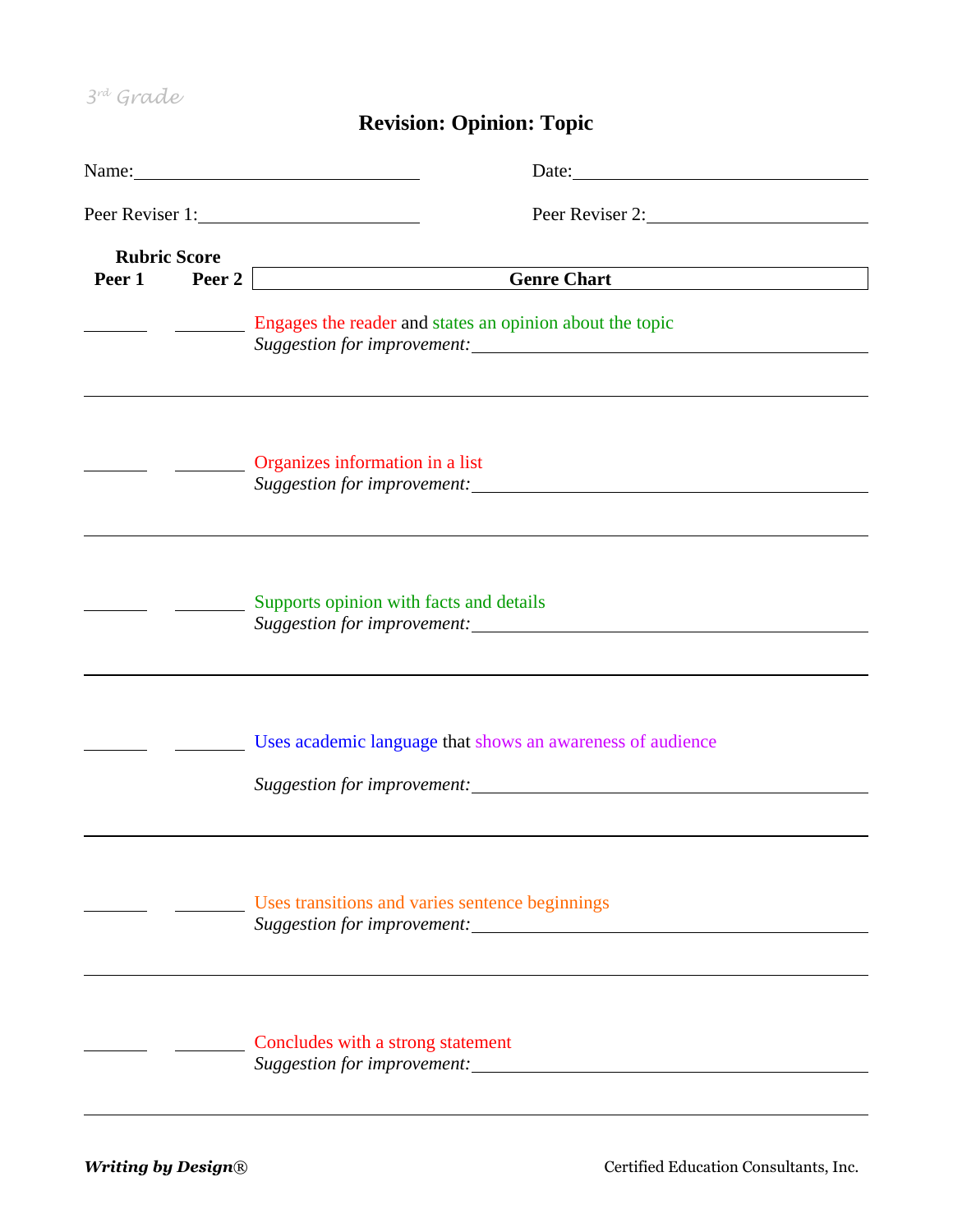*3 rd Grade*

**Editing Checklist**

|        |        | Name: 2008. [2010] Name: 2010. [2010] 2010. [2010] 2010. [2010] 2011. [2010] 2011. [2010] 2011. [2010] 2011. [2010] 2011. [2010] 2011. [2010] 2011. [2010] 2011. [2010] 2011. [2010] 2011. [2010] 2011. [2010] 2011. [2010] 20<br>Date: |
|--------|--------|-----------------------------------------------------------------------------------------------------------------------------------------------------------------------------------------------------------------------------------------|
|        |        | Peer Editor 2:<br>Peer Editor 1:                                                                                                                                                                                                        |
| Peer 1 | Peer 2 |                                                                                                                                                                                                                                         |
|        |        | 1. Paper includes name, teacher's name, class name, due date, and title                                                                                                                                                                 |
|        |        | 2. Correct punctuation at the end of each sentence                                                                                                                                                                                      |
|        |        | 3. Correct capitalization (beginning of sentences and proper nouns)                                                                                                                                                                     |
|        |        | 4. Each paragraph is indented $\frac{1}{2}$ inch                                                                                                                                                                                        |
|        |        | 5. Correct spelling, including "No Excuse" words                                                                                                                                                                                        |
|        |        | $\sim$ 6.<br>(Grammar focus for the class)                                                                                                                                                                                              |

### *3 rd Grade*

| s'" Graae |        | <b>Editing Checklist</b>                                                |
|-----------|--------|-------------------------------------------------------------------------|
|           |        | Date:                                                                   |
|           |        | Peer Editor 1:                                                          |
| Peer 1    | Peer 2 |                                                                         |
|           |        | 1. Paper includes name, teacher's name, class name, due date, and title |
|           |        | 2. Correct punctuation at the end of each sentence                      |
|           |        | 3. Correct capitalization (beginning of sentences and proper nouns)     |
|           |        | 4. Each paragraph is indented $\frac{1}{2}$ inch                        |
|           |        | 5. Correct spelling, including "No Excuse" words                        |
|           |        |                                                                         |

*(Grammar focus for the class)*